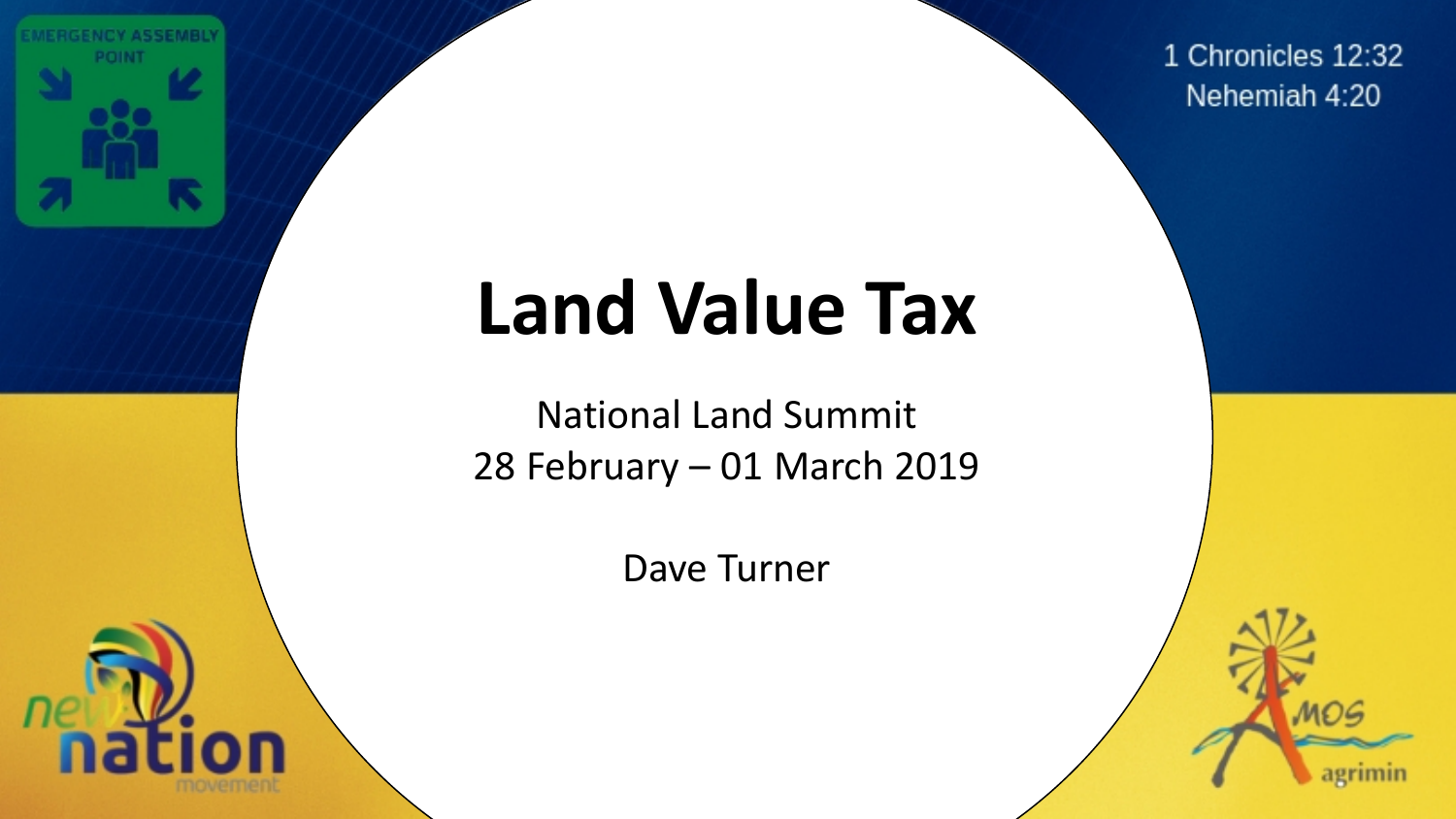

• Background

1 Chronicles 12:32 Nehemiah 4:20

agrimin

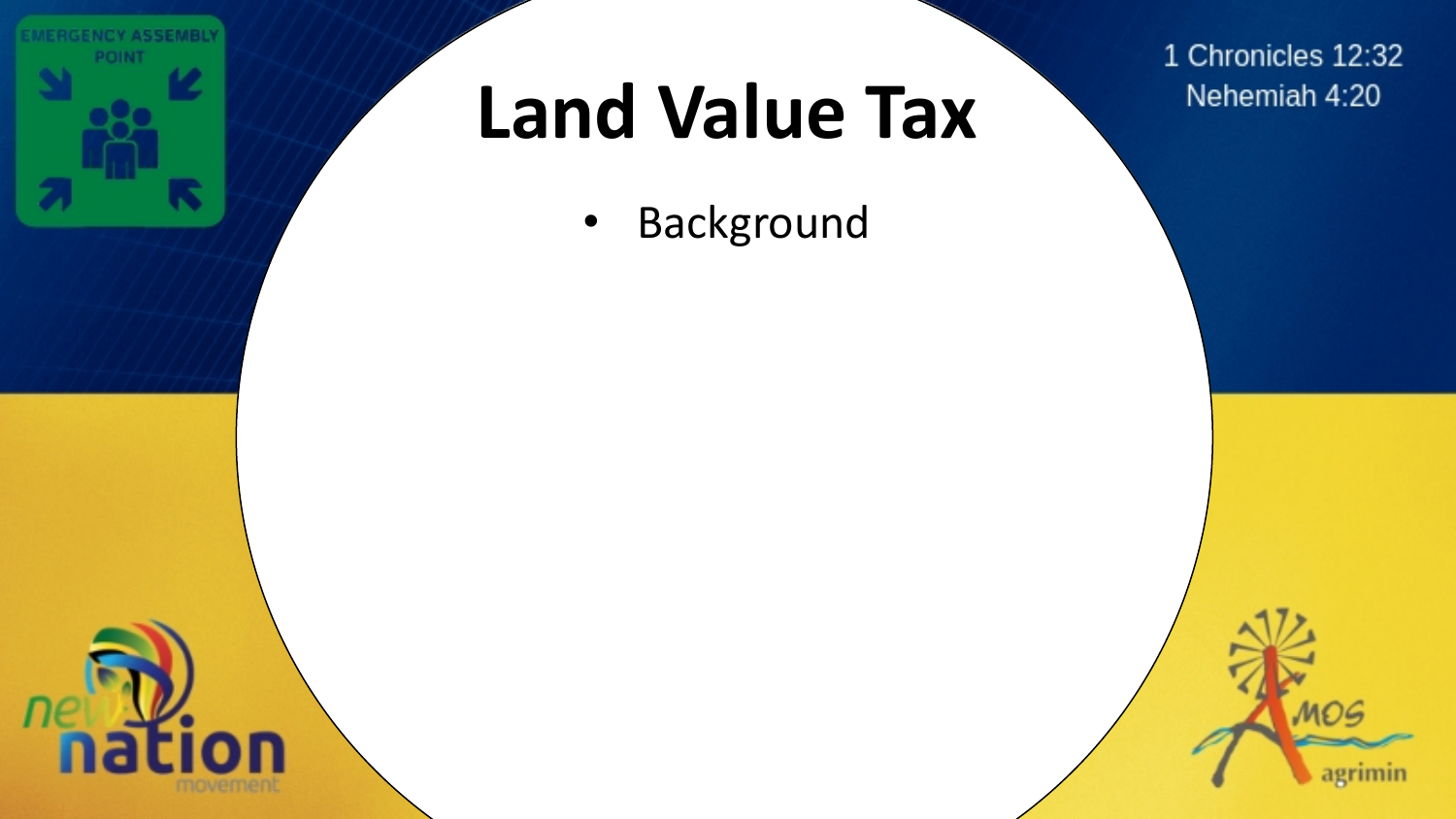

- **Background**
- What is Land Value Tax (LVT)?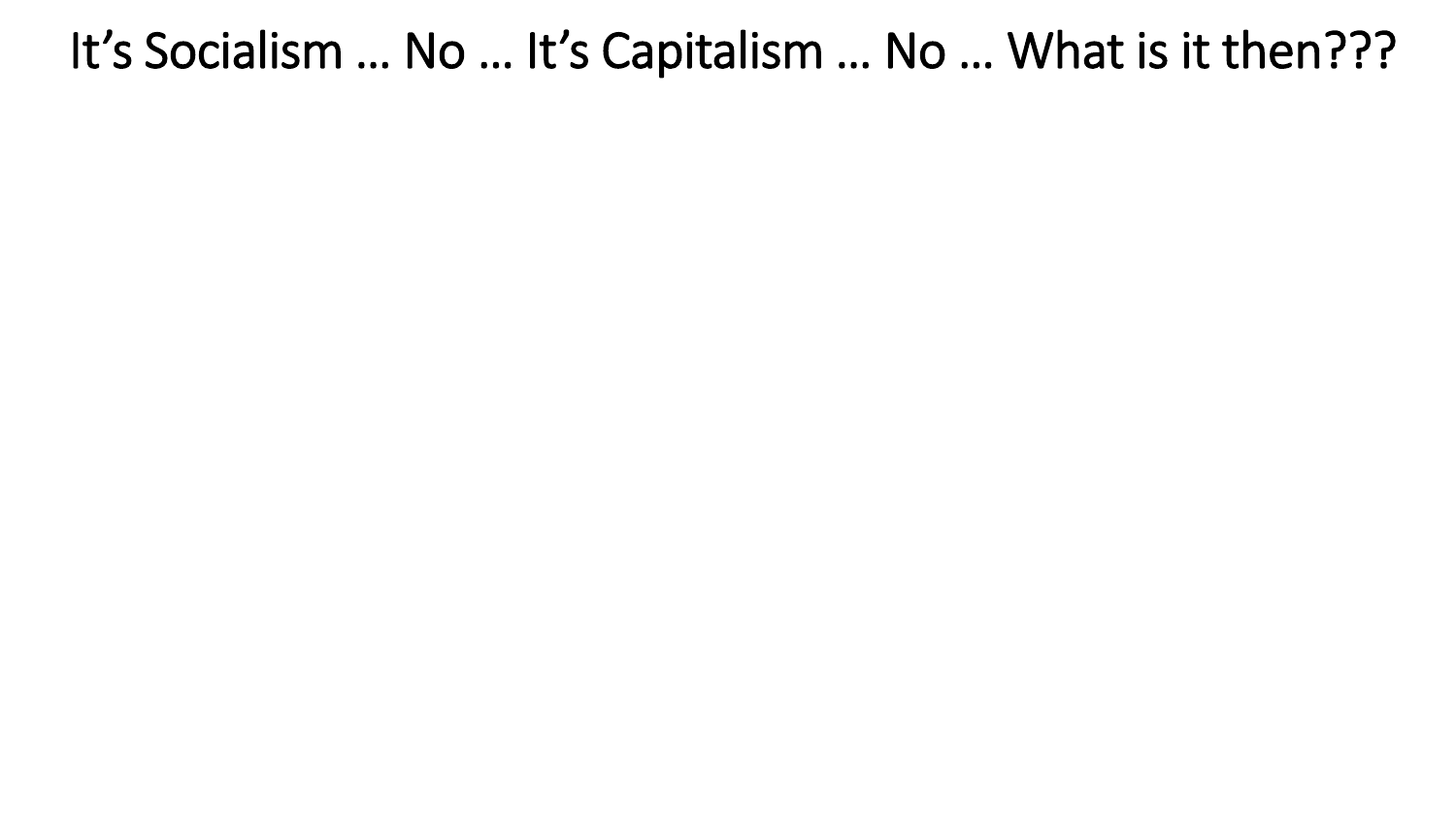

**Socialism**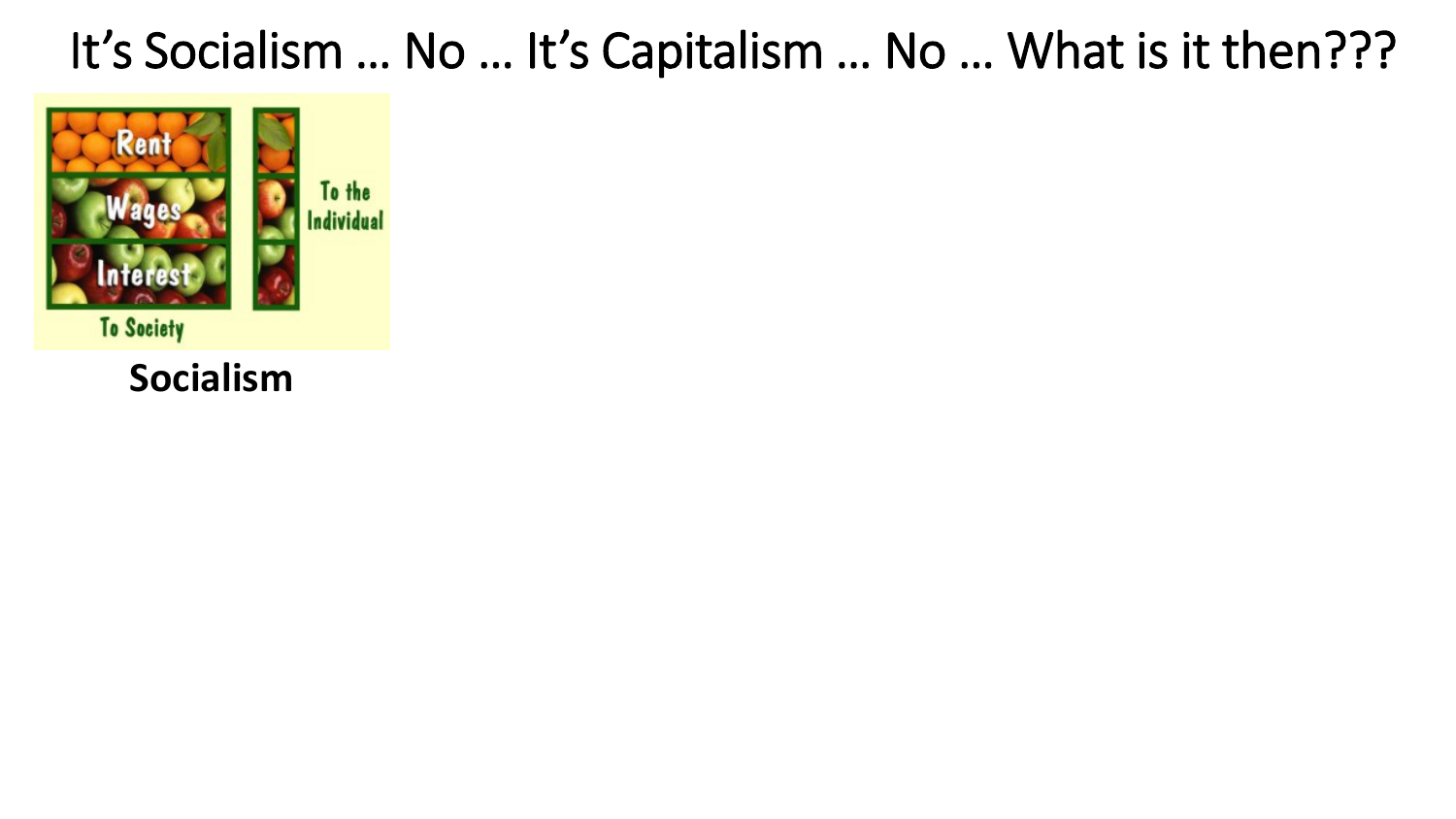



To the Individual

### **Socialism Capitalism**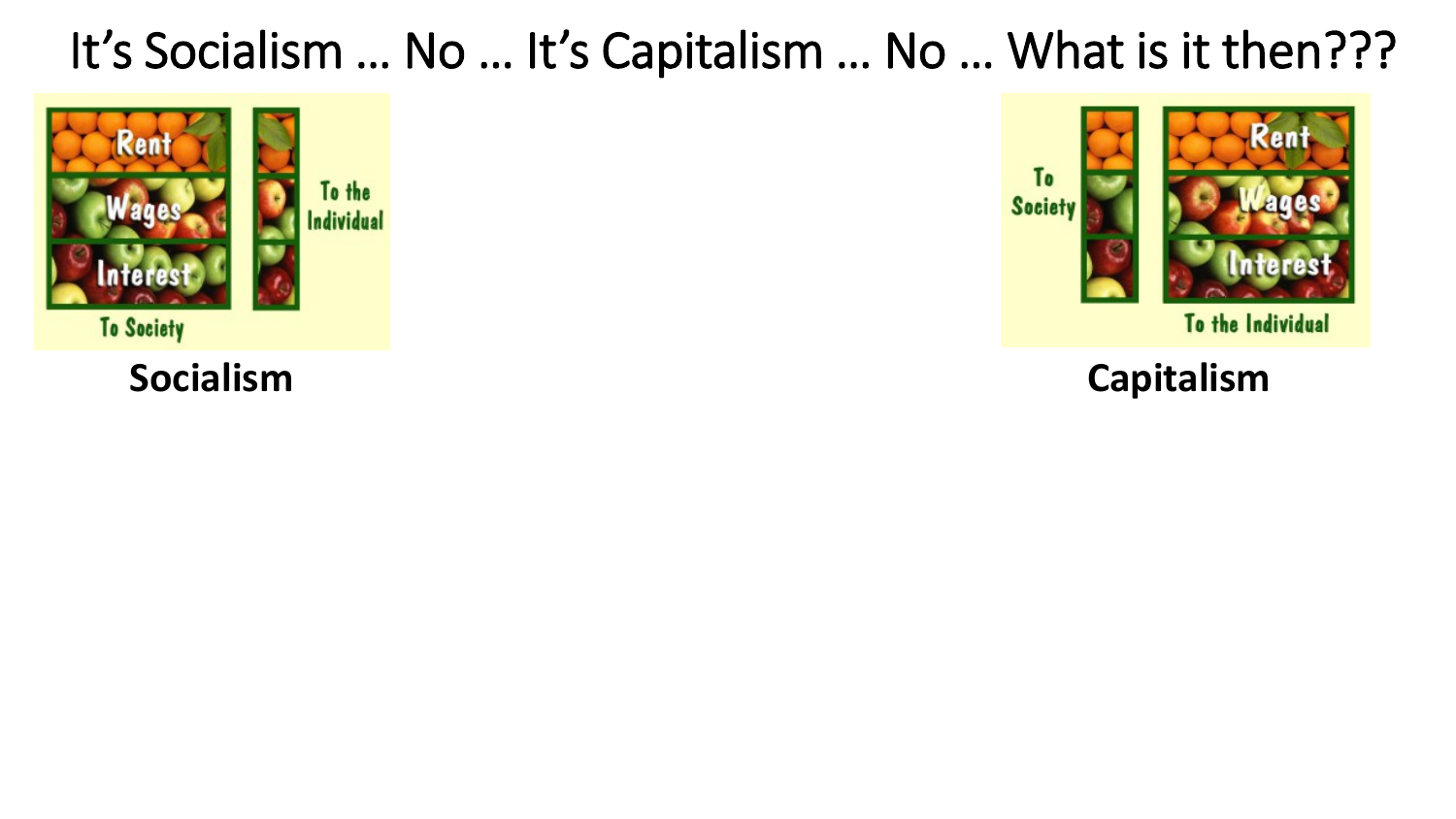



**To Society** To the Individual

**Socialism Mixed Economy Capitalism**

**To Society** 



To the Individual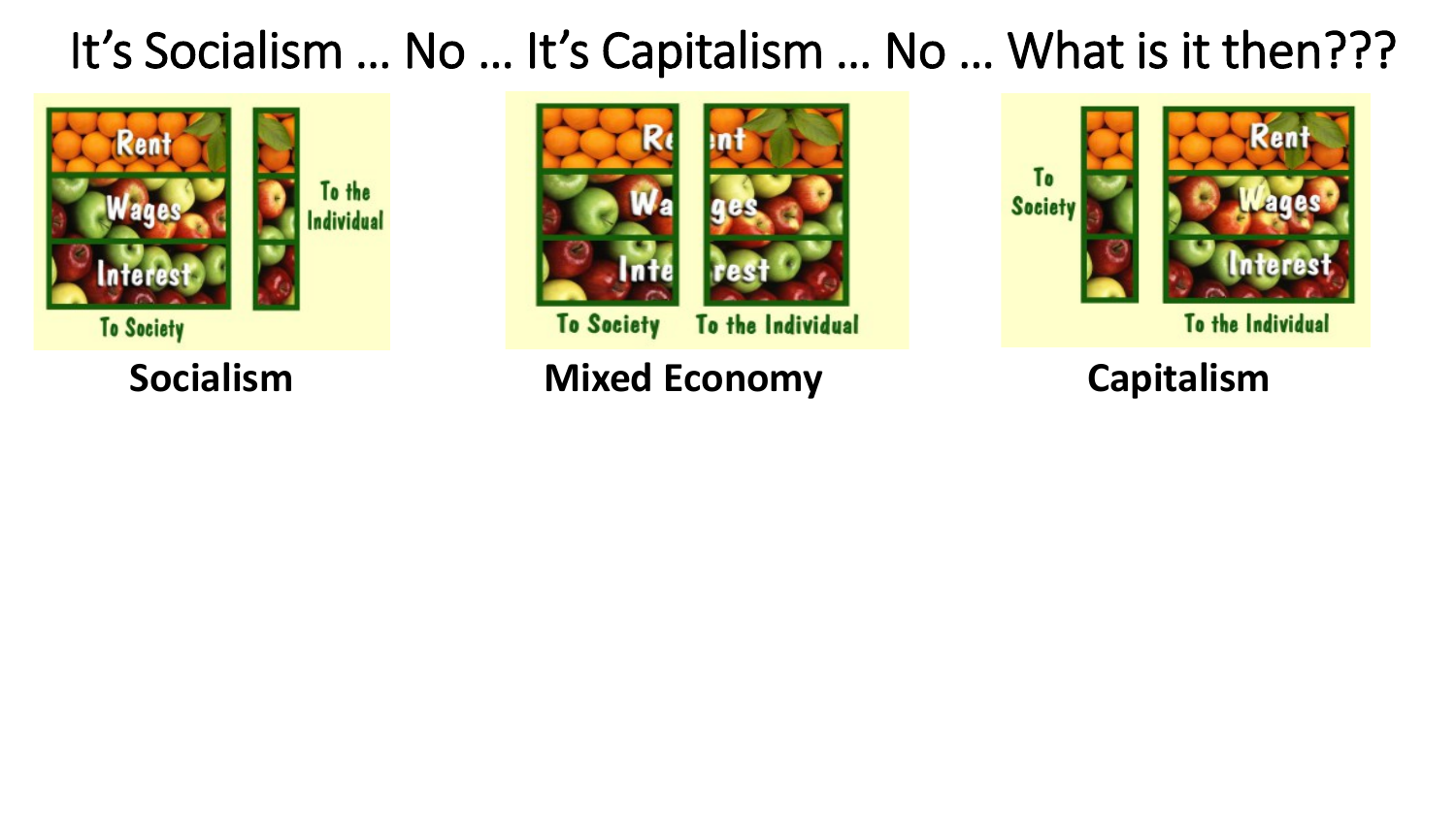



**To Society** To the Individual

**Socialism Mixed Economy Capitalism**



To the Individual

**Land Value Tax**

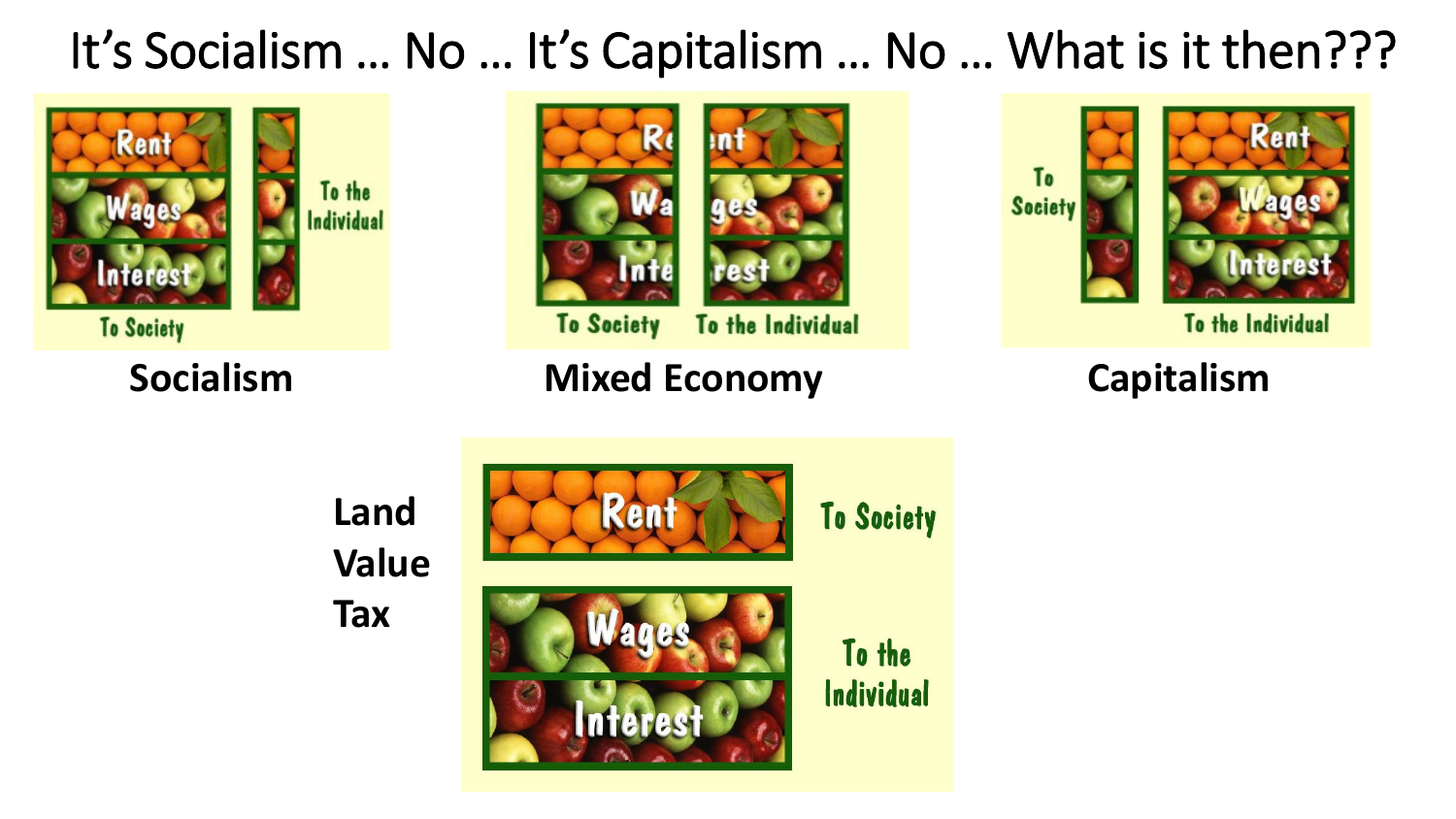

- **Background**
- What is Land Value Tax (LVT)?
	- Why is LVT so good?

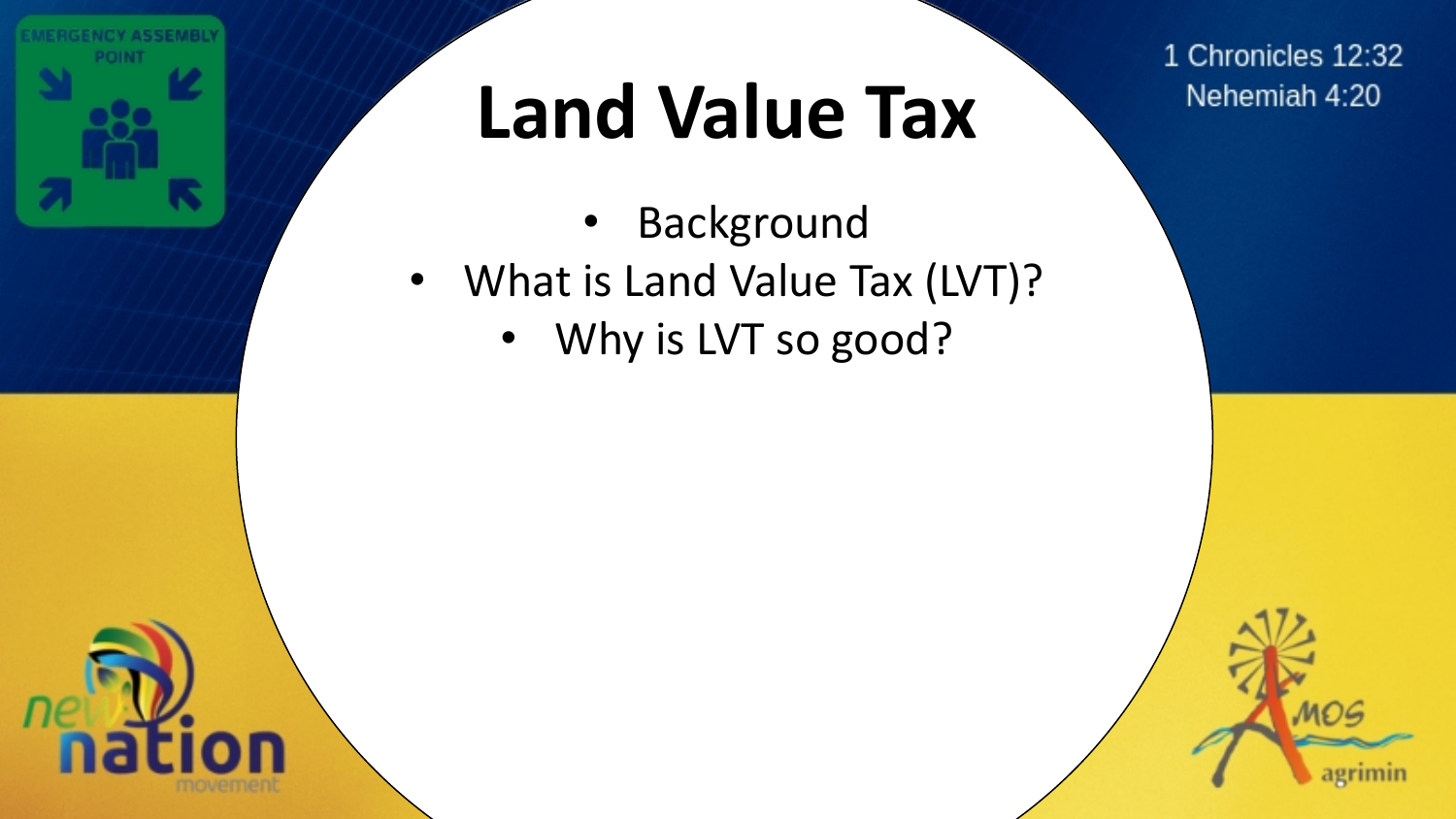

- **Background**
- What is Land Value Tax (LVT)?
	- Why is LVT so good?<br>er heard of it, or seen it ap
- Never heard of it, or seen it applied?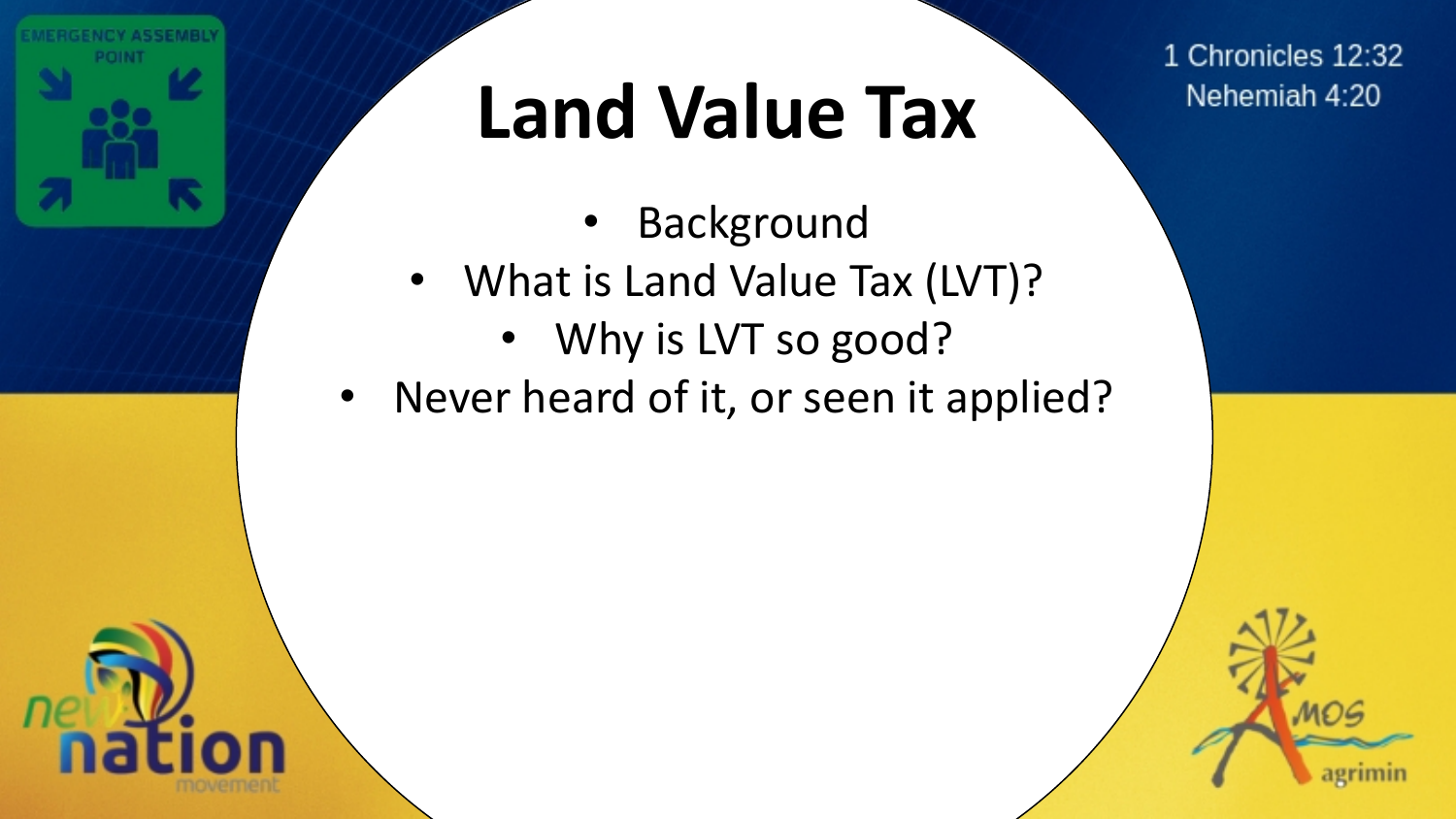

- **Background**
- What is Land Value Tax (LVT)?
	- Why is LVT so good?<br>er heard of it, or seen it ap
- Never heard of it, or seen it applied?
	- How can a Tax system fix Socio-Economic Problems?

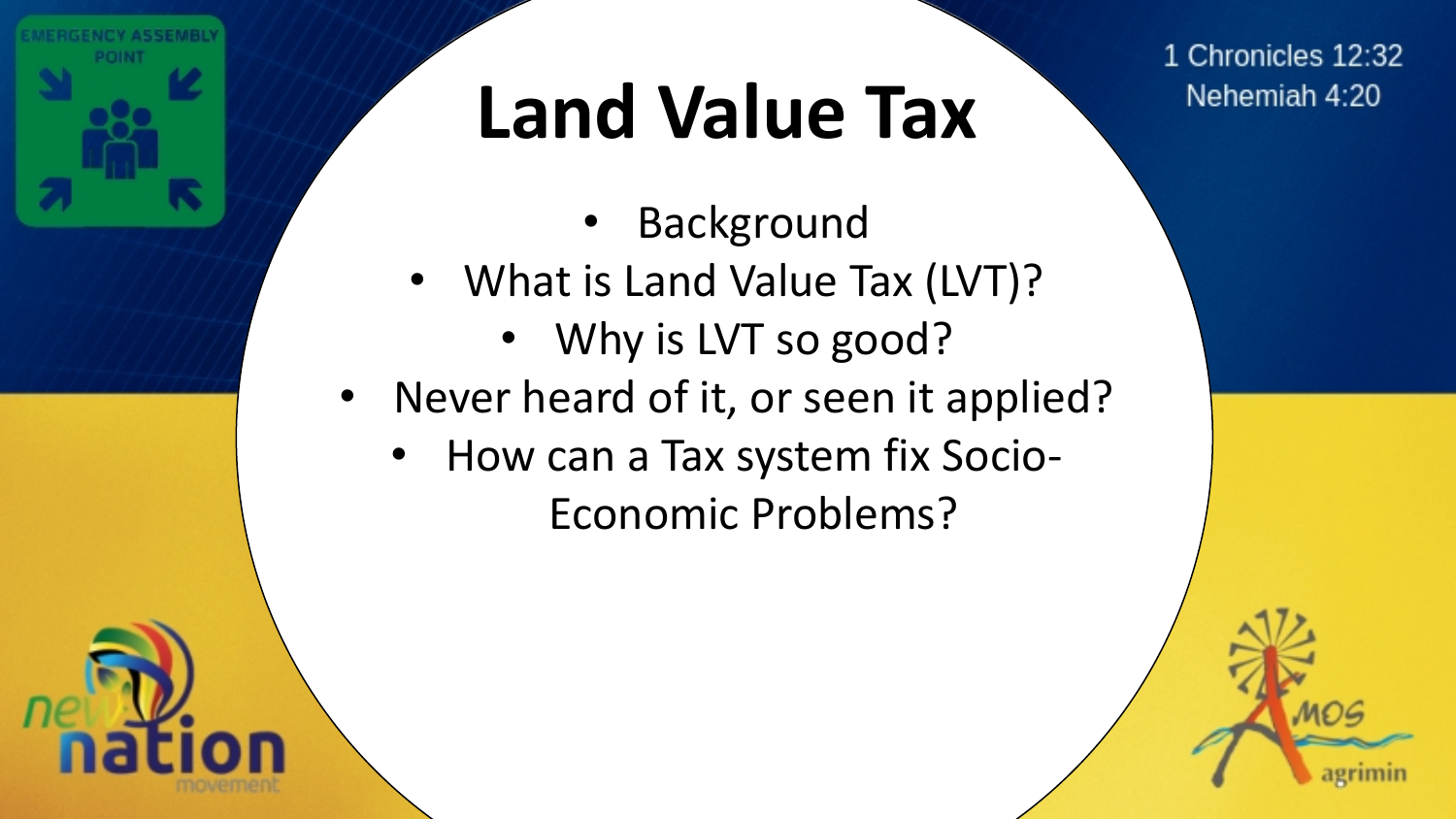

- **Background**
- What is Land Value Tax (LVT)?
	- Why is LVT so good?<br>er heard of it, or seen it ap
- Never heard of it, or seen it applied?
	- How can a Tax system fix Socio-Economic Problems?
		- An example to illustrate!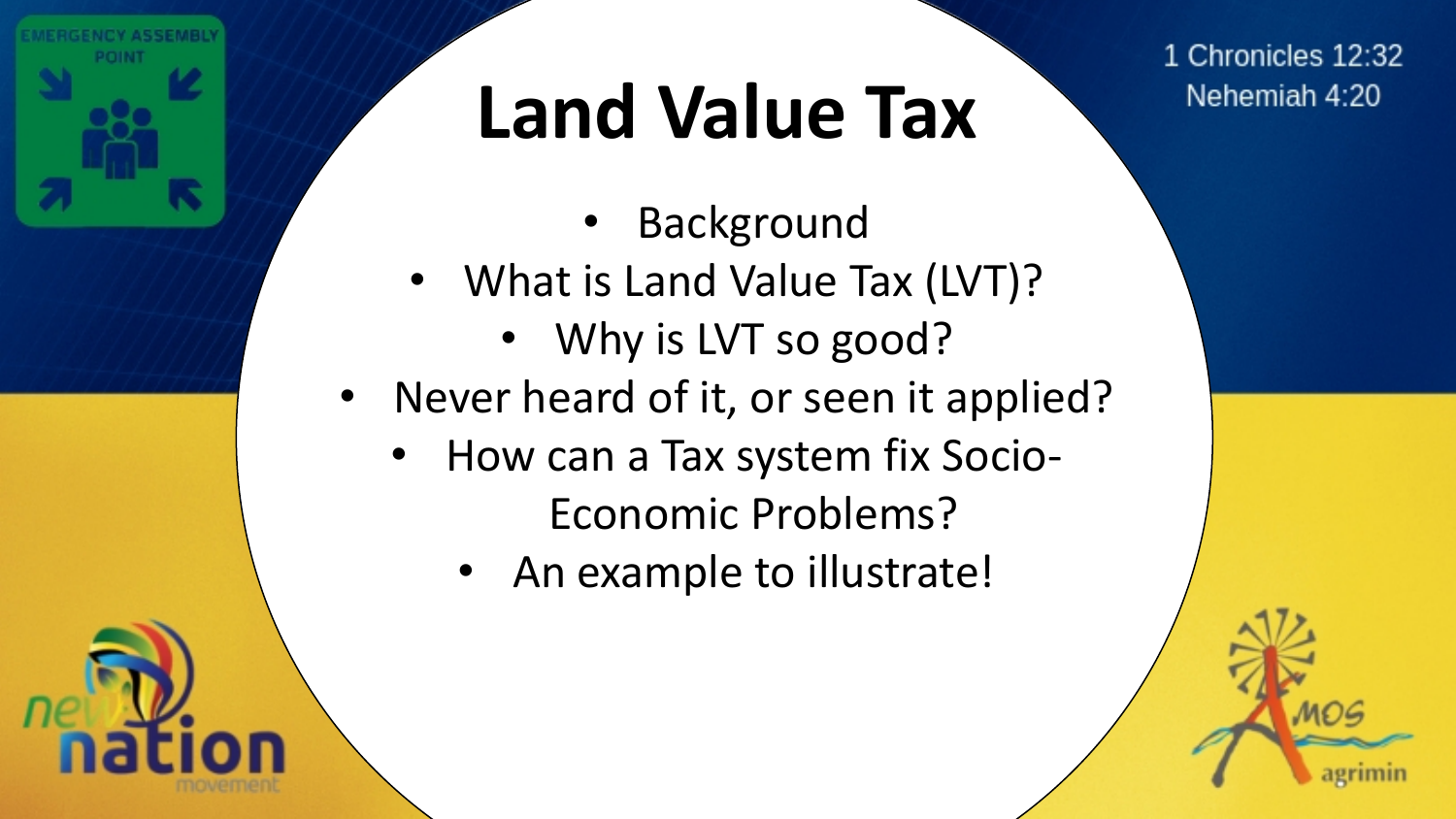### An Example to Illustrate